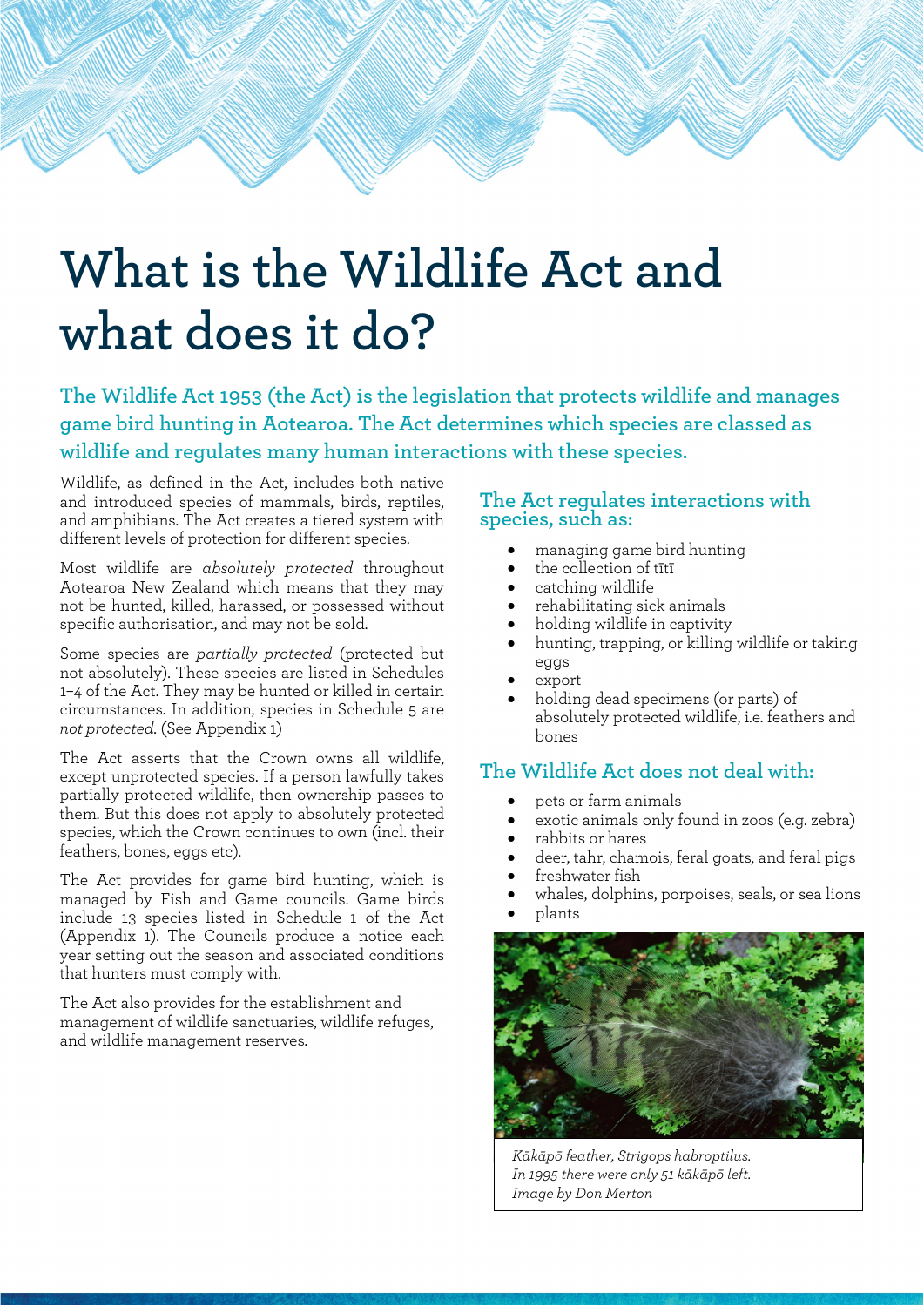

## **Who is affected by the Act?**

Many groups, organisations, and individuals across Aotearoa New Zealand are affected by the Act, including:

- People who hunt game birds for recreation
- Toi Māori who use feathers, bones, or other parts of protected wildlife
- People doing research on wildlife or monitoring wildlife (including marking or banding)
- Museums, universities, and community groups that hold dead specimens for exhibition or education purposes
- Wildlife parks, zoos and kiwi houses that have wildlife on display or as part of breeding programmes

## **Why we're reviewing the Act**

Outcome 2 of *[Te Mana o te Taiao –](https://www.doc.govt.nz/nature/biodiversity/aotearoa-new-zealand-biodiversity-strategy/te-mana-o-te-taiao-summary/) Aotearoa [New Zealand Biodiversity Strategy](https://www.doc.govt.nz/nature/biodiversity/aotearoa-new-zealand-biodiversity-strategy/te-mana-o-te-taiao-summary/) 2020*, is that "Indigenous species and their habitats across Aotearoa New Zealand and beyond are thriving". But more than 4,000 of Aotearoa's native species are threatened or at risk of extinction and we are at a defining moment for nature.

We have heard from many sources over the years that the Act is not fit for purpose and is not delivering the aspirations we, as a modern Aotearoa, have for species management.

• Wildlife hospitals that rehabilitate injured wildlife

- Airports which manage birds for public safety
- NGOs, community groups, and landowners involved in species recovery programmes
- People wanting to protect and restore wildlife on their land
- People wanting to relocate protected wildlife before development projects



*Harlequin Gecko, Tukutuku Rakiurae. Found only in the south of Rakiura/Stewert Island. Image by Sabine Bernert*

| <b>Who</b>                           | What                                                                                                                  | When |
|--------------------------------------|-----------------------------------------------------------------------------------------------------------------------|------|
| Waitangi Tribunal                    | Ko Aotearoa Tēnei                                                                                                     | 2011 |
| <b>Department of Conservation</b>    | Inside Out (cultural materials and permissions processes)                                                             | 2014 |
| <b>Supreme Court</b>                 | Ngāi Tai ki Tāmaki Tribal Trust v Minister of Conservation [2018] NZSC 122                                            | 2018 |
| <b>Supreme Court</b>                 | Shark Experience Limited v PauaMAC5 Incorporated, Attorney-General, Shark<br>Dive New Zealand Limited [2019] NZSC 111 | 2019 |
| <b>Biodiversity system</b>           | Te Mana o te Taiao - Aotearoa New Zealand Biodiversity Strategy                                                       | 2020 |
| <b>Environmental Defence Society</b> | <b>Conserving Nature: Conservation System Reform Issues Paper</b>                                                     | 2021 |
| <b>Options Development Group</b>     | Partial reviews of the general policies regarding Te Tiriti o Waitangi: Report of<br>the Options Development Group    | 2022 |

Some sources we are considering include: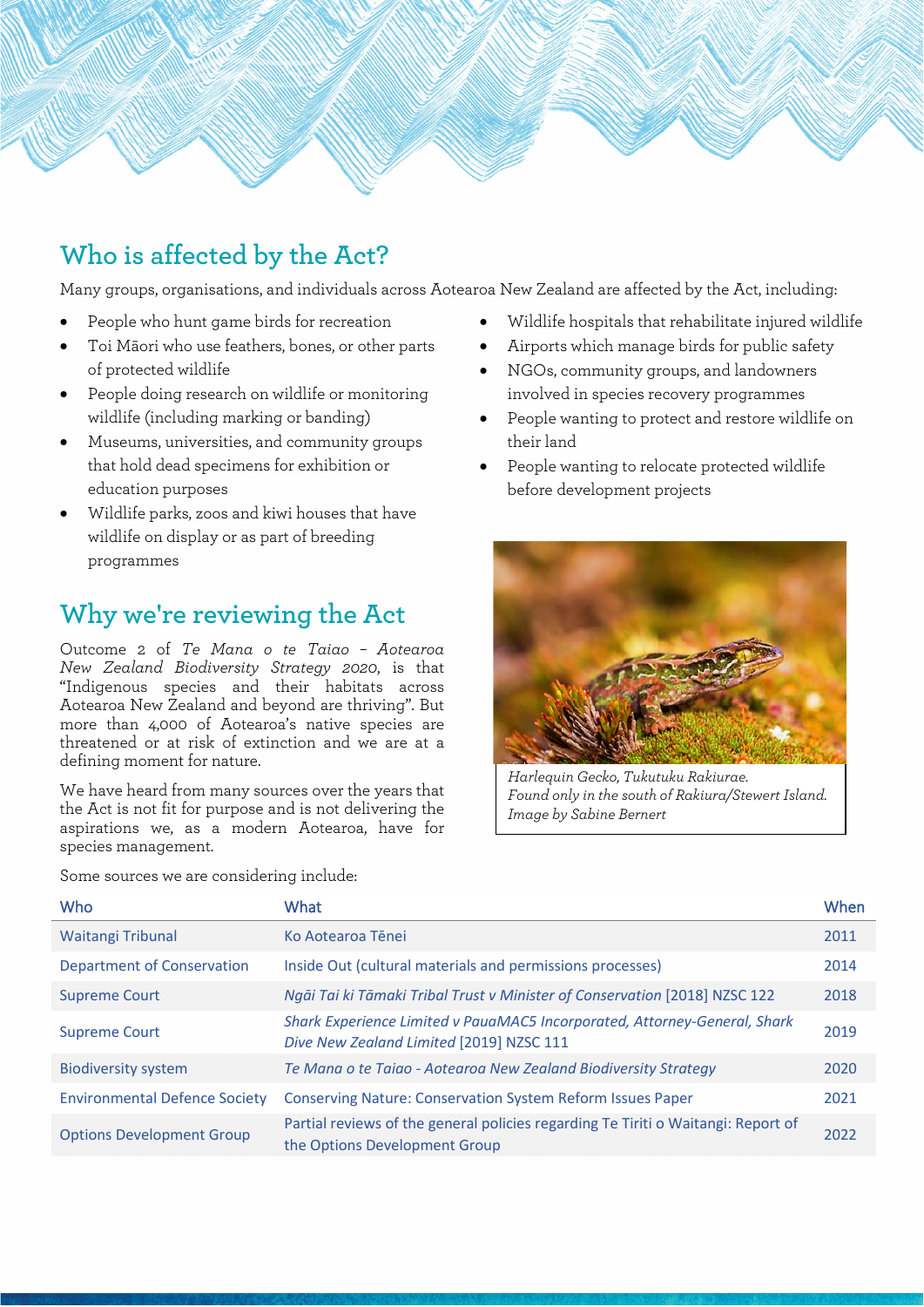## **Problems with the Act**

Over time we have tried to fix some problems by amending the Act, but this has meant the Act has lost coherence. There are still core issues at the heart of the Act.

We done our best to categorise what we have heard about the problems into 10 broad themes:

- The Act lacks a clear purpose and does not effectively protect at-risk or threatened species.
- The Act is not aligned with modern ecological management, mātauranga Māori or recent scientific developments.
- The Act manages species in isolation from the habitats they need to survive.
- The Act is not able to respond to the current and future impacts of climate change on species.
- The Act does not address the full range of ways people value and want to interact with species.
- The Act is highly process driven and not easy for people to understand.
- The Act does not allow for the exercise of kaitiakitanga and rangatiratanga in relation to indigenous and taonga species.
- Much of the Act was written 70 years ago and the governance and management structures reflect the priorities of the time.
- The multiple pieces of legislation that manage species, their habitats, and ecosystems do not work together coherently.
- The Act does not safeguard the full range of New Zealand's indigenous species biodiversity for future generations.

### **The review process**

We are taking a 'first principles' approach. This means that we are not looking at quick fixes to improve the Act but are instead focusing on the fundamental problems. Once we know what the big picture problems are, and the aspirations New Zealanders have for our species, we can then work out how to address them.

The review will be progressed over the next 12 months.

During this time, we will be looking at:

- The challenges people are experiencing with the **Act**
- What outcomes we want our species legislation to deliver
- How we get from where we are now, to where we want to go.

In 2023 we will report back to the Minister about what we have heard and provide advice about the review on aspirations for the future and recommendations on the next steps.



*Kakī/Black Stilt, Himantopus Novaezelandiae. The Kakī is among the world's rarest birds. Image by Sabine Bernert*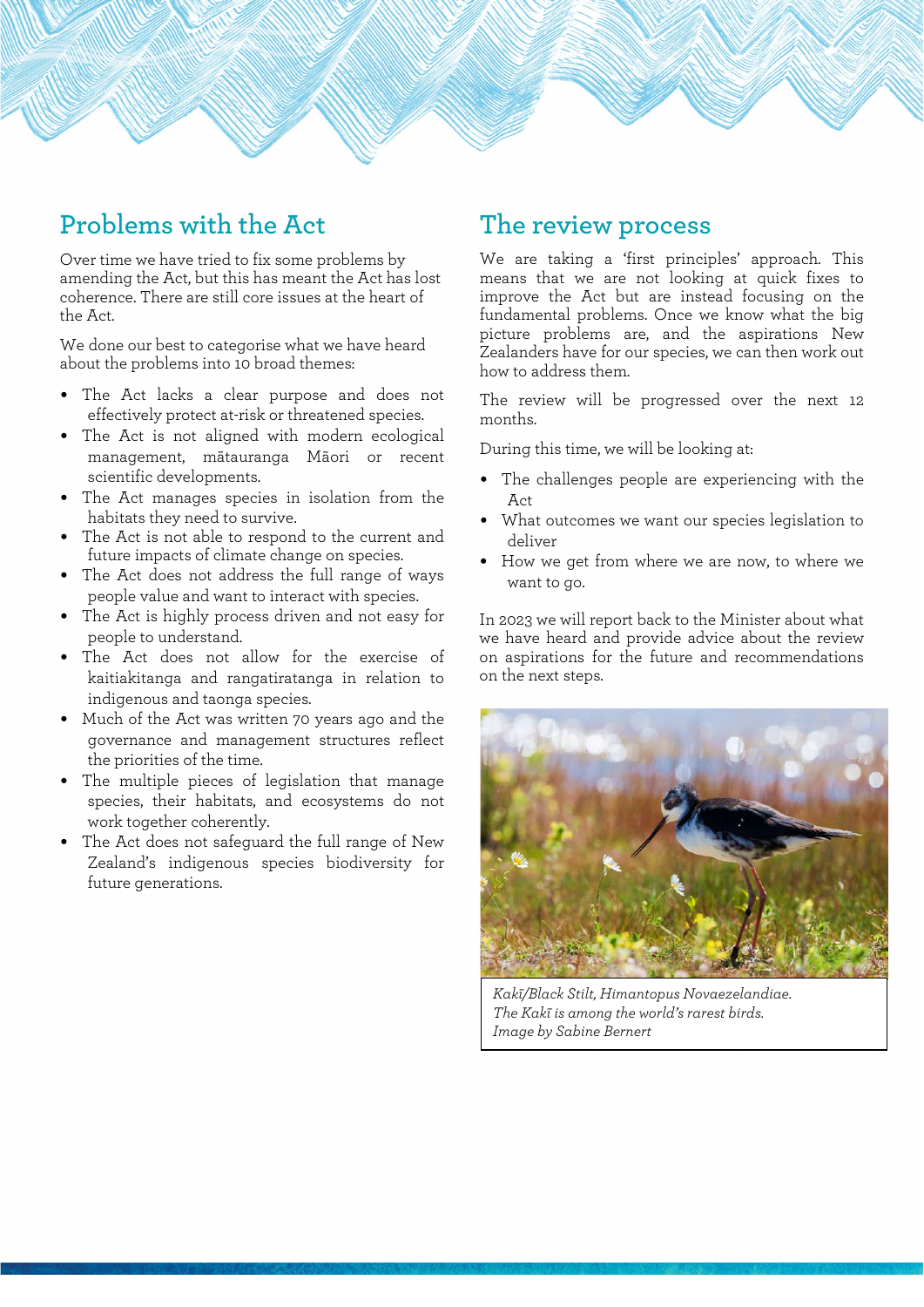

## **Working groups**

We will be establishing ad hoc working groups to provide insights and advice on specific topics. These groups will work closely with policy and science experts to inform our analysis.

This first round of engagement will help us to identify what technical or expert advice we need. While we do not want to pre-empt what the specific kaupapa these groups might focus on, we will likely need to work collaboratively, with expertise such as:

- Cultural use practitioners
- Technical experts
- Industry or sector representatives



## **Looking forward**

We understand you may have other priorities competing for your time. If you are unable to take part in this initial conversation but would like to meet later or receive further information, please let us know.

This is only the start of the discussion and over the next year we will be undertaking further engagement. We'll be in touch again to seek your interest in these opportunities. In the meantime, please contact the team if you have any questions or feedback at [lawreform@doc.govt.nz](mailto:lawreform@doc.govt.nz)

## **Thank you**

Engagement with people who interact with the Wildlife Act is a crucial part of the review process. We thank you for your time and insights.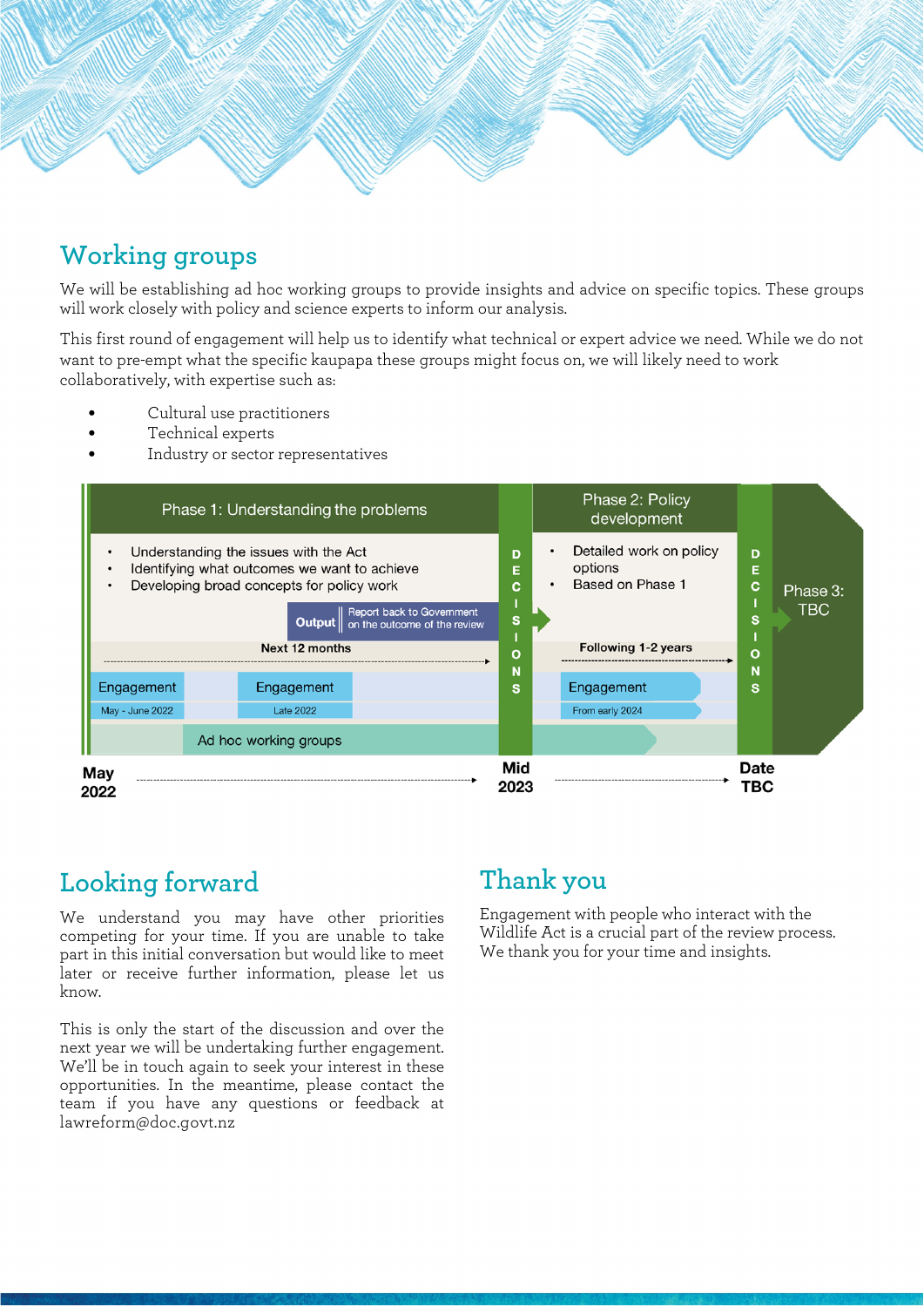# Appendix 1: Schedules 1-8 of the Wildlife Act

| Schedule (Category)                                                                                               | What this means                                                                                                                                                                                                                                                                                                                          | Examples of listed animals (not exhaustive)                                                                                                                                                                                                                                                                                                                                                                                                               |
|-------------------------------------------------------------------------------------------------------------------|------------------------------------------------------------------------------------------------------------------------------------------------------------------------------------------------------------------------------------------------------------------------------------------------------------------------------------------|-----------------------------------------------------------------------------------------------------------------------------------------------------------------------------------------------------------------------------------------------------------------------------------------------------------------------------------------------------------------------------------------------------------------------------------------------------------|
| <b>Schedule 1: Wildlife declared to be</b><br>game                                                                | Protected, but may be hunted by those holding a<br>game bird licence during open seasons, subject to a<br>notice developed by the Fish and Game Council. The<br>notice sets conditions such as daily bag limits,<br>shooting hours, closed areas, and what guns and shot<br>may be used.                                                 | Introduced species include mallard, black swan, partridges, pheasants, and<br>quail. Native species include pūkeko, paradise shelduck, grey duck, and<br>Australasian shoveler                                                                                                                                                                                                                                                                            |
| Schedule 2: Partially protected<br>wildlife                                                                       | These species are protected, but where they are<br>causing damage to a property they may be hunted or<br>killed by that landowner.                                                                                                                                                                                                       | This schedule only includes brown skua, little owl, and silvereye                                                                                                                                                                                                                                                                                                                                                                                         |
| Schedule 3: Wildlife that may be<br>hunted or killed subject to<br>Minister's notification                        | Protected, but may be hunted, killed, or possessed if<br>allowed by a notice and in accordance with any<br>conditions the Minister prescribes. Duck hunting<br>seasons on the Chatham Islands and the taking of tītī<br>on Tītī (Muttonbird) Islands are provided for under<br>such notices.                                             | Native species include Australasian harrier, grey teal, grey-faced petrel,<br>black shag, little shag, pied shag, and sooty shearwater, mute swan.<br>There are also species listed that apply only to the Chatham Islands,<br>including the introduced game birds in Schedule 1, plus South Island weka,<br>Stewart Island weka, grey duck, pūkeko.                                                                                                      |
| Schedule 4: Wildlife not protected,<br>except in areas and during period<br>specified in Minister's notifications | The wildlife is protected within the specified areas and<br>times; outside the specified areas and times the<br>wildlife is not protected.                                                                                                                                                                                               | No species are currently listed                                                                                                                                                                                                                                                                                                                                                                                                                           |
| Schedule 5: Wildlife not protected                                                                                | No permit is required under the Act to hunt, kill, or<br>possess any wildlife listed on this schedule. Animals in<br>the wild on this schedule can therefore be managed as<br>pests if required (e.g. rats, mustelids, rainbow skink).<br>Some have also been declared as unwanted organisms<br>under the Biosecurity Act (e.g. ferret). | This schedule includes:<br>cattle, sheep, horse, dog, cat, hedgehog, rat, mouse, possum, polecat,<br>stoat, weasel, ferrets, and wallaby;<br>36 birds, for example e.g. guineafowl, geese, Canada goose, mynah,<br>blackbird, magpie, sparrows;, and two native birds (black-backed gull, and<br>spur-winged plover);<br>rainbow skink and red-eared slider turtle;<br>green and golden bell frog, southern bell frog, whistling (or brown tree)<br>frog. |